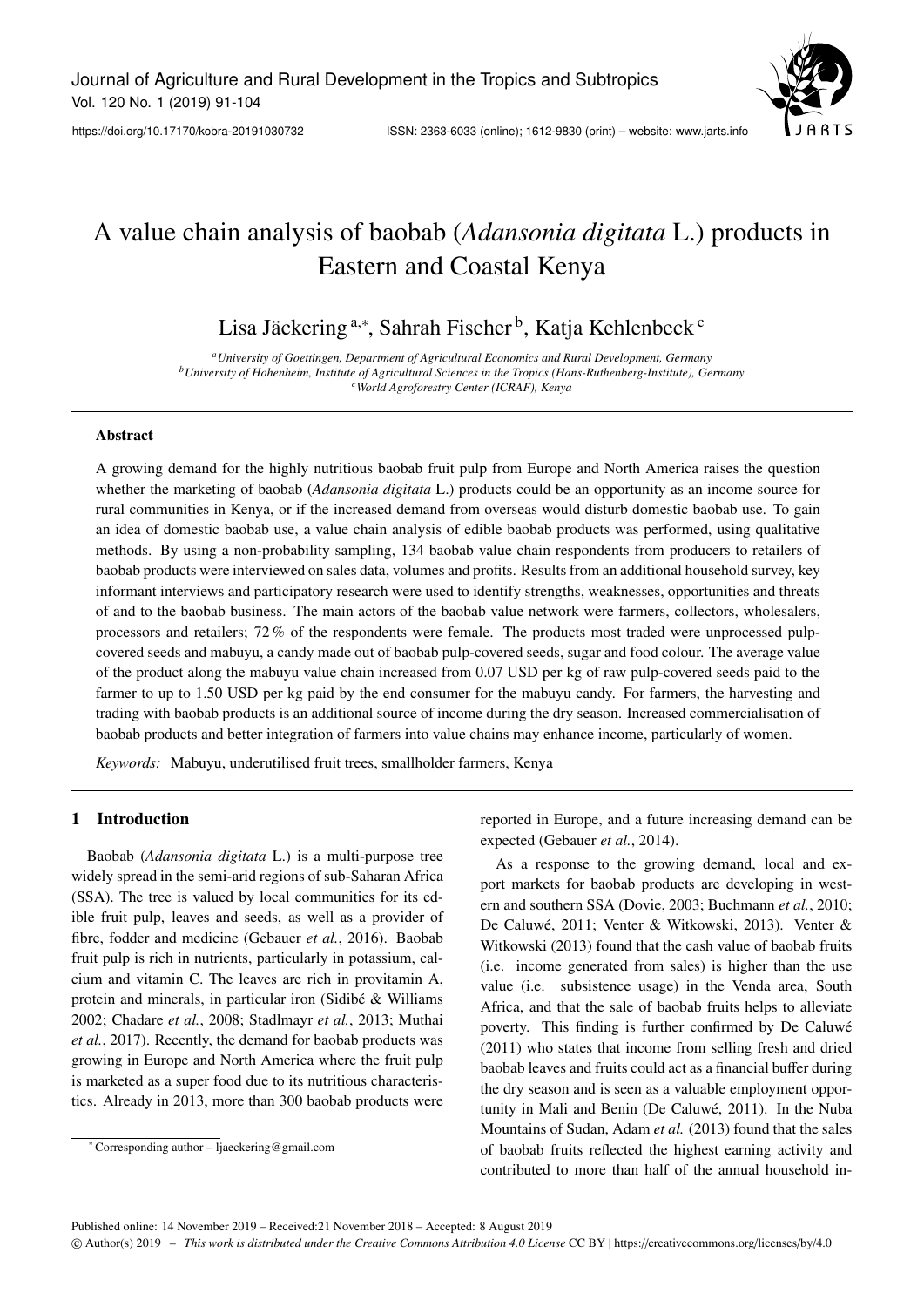come of farmers. Further, baobab products can also play an important role in empowering marginalised people (Venter & Witkowski, 2013), especially women, who are mostly the ones trading baobab products (Buchmann *et al.*, 2010).

While marketing baobab products can be an opportunity in places such as southern Africa, where the local demand for baobab product as a subsistence product has diminished (Venter & Witkowski, 2013), commercialisation may create a conflict, where baobab-based food is still part of the daily diets, e.g. in West Africa (Buchmann *et al.*, 2010).

In Kenya, baobab has been listed by local communities as a high priority food tree for future domestication due to its multiple uses (Kehlenbeck *et al.*, 2013), therefore income generating options for the local rural community can be assumed (Venter & Witkowski, 2013; Kehlenbeck *et al.*, 2013). In addition, baobab has a high potential for product development, value addition and high profit margins in Kenya (Van der Lans *et al.*, 2012; Mwema *et al.*, 2013). So far, baobab is only harvested from wild trees and domestication of the species may increase quantity and quality of baobab fruit pulp for domestic and export markets. Some scientific activities on baobab domestication have been performed in Kenya, more precisely on e.g. the morphological characterisation of baobab trees (Omondi *et al.*, 2019) or their vegetative propagation (Anjarwalla *et al.*, 2017). Compared to the findings from South and West Africa, the market chains for baobab products in East Africa, and particularly Kenya, have not yet been studied in detail.

The main objective of this study was to gain insights into the structure and functioning of baobab product markets and value chains in Kenya, using the examples of the baobab value network originating in Taita-Taveta County. The specific research questions were: i) what kind of value chains for baobab products exist, ii) who is involved in the baobab business and how are the actors interlinked, iii) how are the value addition and net profits distributed along the value chains; and, most importantly, iv) does the trading with baobab products have potential as an income generating activity for smallholder farmers, local microprocessors and other value chain actors? Results of this study can help researchers and policy makers develop frameworks to better integrate rural producers into value chains and to improve the present and future markets for baobab products in Kenya.

#### 2 Conceptual Framework

A conceptual framework was developed, based on existing literature about value chains, baobab markets and on literature about smallholder-based food markets (Porter, 1991; Webber & Labaste, 2010; Russell & Haanoomanjae, 2012). The value chain concept was developed by Porter and was initially developed for firm level application (Porter, 1991; Feller *et al.*, 2006). Nowadays, the value chain concept is used to allow stakeholders and politicians (not only firms) to 'understand the processes of the industry and the costs related to the various steps in the chain' (Russell  $\&$ Haanoomanjae, 2012).



Fig. 1: *Conceptual framework developed by authors*

The term value network is used, instead of single value chains, to emphasize different marketing channels captured by value chains. The value network illustrates the links between different actors along the chain (e.g. from the farmer to the processor) and linkages within the same group of actors (e.g. between farmers) (Trienekens, 2011). The value network is the core of the conceptual framework (see Fig. 1). First, the actors of the value network will be identified and described by stressing possible marketing channels. Second, the value network will be analysed. The value added and net profit margins per actor will be calculated, the buying and selling periods for baobab pulp-covered seeds (in short pulp/seeds), and the quantity traded will be determined.

Third, we analyse factors that directly or indirectly influence the value network: the enabling environment that refers for instance to laws, regulations and the existing infrastructure (Hellin & Meijer, 2006; Bolwig *et al.*, 2010).

The final aim of the value chain analysis is to identify opportunities and constraints for the industry, and thus, to give recommendations to politicians and actors to optimise the market and its enabling environment. Therefore, a qualitative SWOT analysis (strengths, weaknesses, external opportunities, threats) of the markets for baobab products in Kenya is performed. The SWOT analysis is a recommended tool by Webber & Labaste (2010) which can provide a first 'general characterisation of the current state of the industry,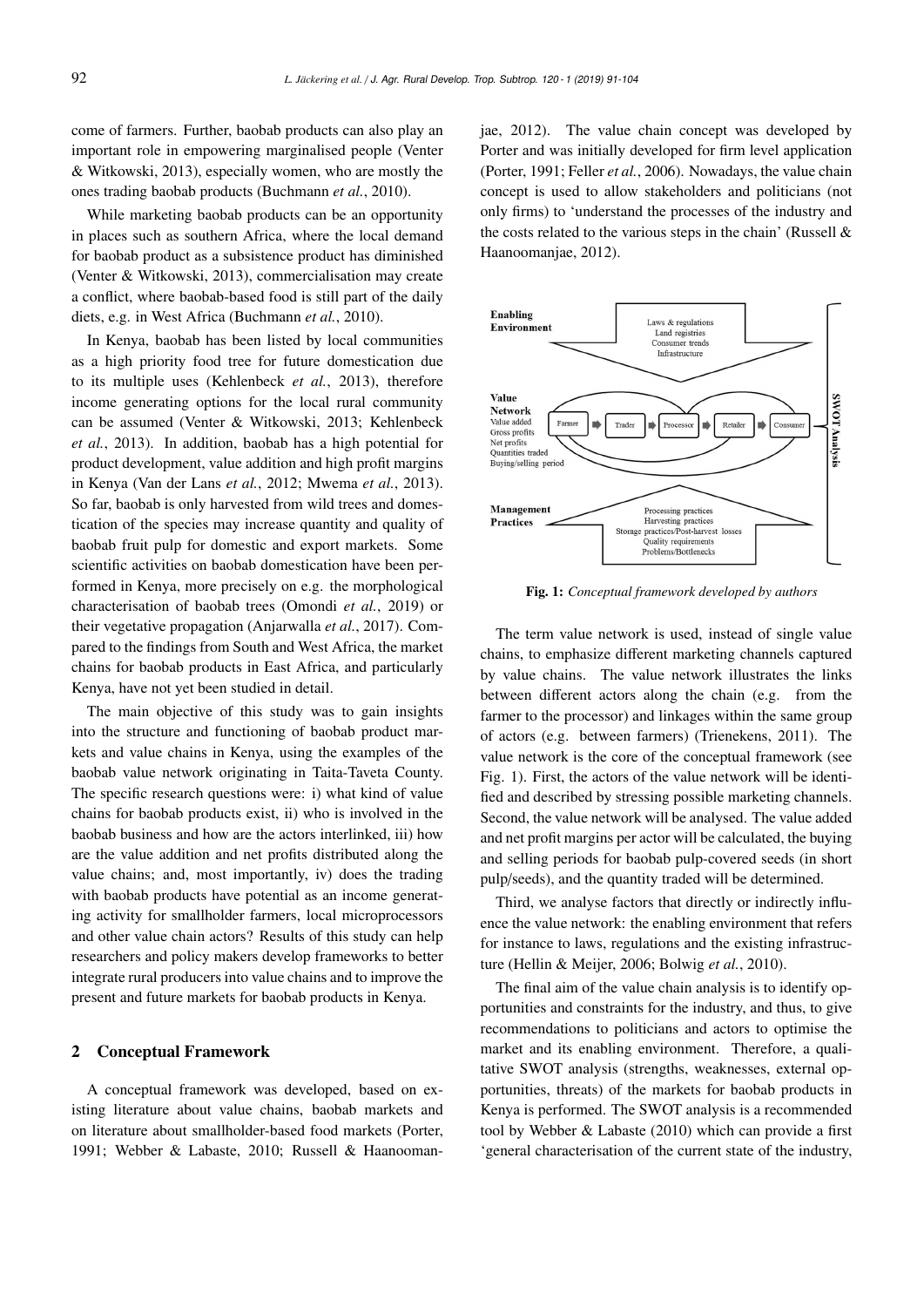identify issues, and generate discussion'. The SWOT analysis is based on information received from key informant interviews and value chain respondents (a detailed list of key informants is shown in Table A3 in the Appendix).

# 3 Data and methods

#### *3.1 Research area*

As the starting point for the value chain research, Taita-Taveta – a county in the southeast of Kenya (see Fig. 2) – was purposely selected due to the existence of a baobab population. In the semi-arid lowlands of Taita-Taveta more than half of the population lives below the poverty line of 2 USD a day, one-third of children below five years are stunted and 28 % are underweight (Taita Taveta County Government, 2013). Agriculture accounts for 95 % of the income for the local population. Similarly to other semi-arid areas in Kenya, the agricultural sector is affected by longterm environmental changes (landslides, erosion, drying up of rivers), unreliable rainfall, and weather extremes (Ulrich *et al.*, 2012; MoALF, 2016). During the data collection period, the Famine Early Warning Systems Network (FEWS NET) announced a 'stressed' to 'crisis' level of food security for the research area in early 2014 (FEWS NET, 2014).



Fig. 2: *Research area Taita-Taveta in Kenya, stretching from Voi towards Mombasa and Taveta. Own illustration based on data from the World Resource Institute, Diva-GIS, Thematic Mapping World Borders and Natural Earth Data.*

Taita-Taveta is divided into four sub-divisions, namely Voi, Mwatate, Wundanyi and Taveta. The Tsavo National Park, covering about 60 % of the counties' land, separates Taveta from the other sub-divisions. In the following, we will use the term Taita when referring to the three subdivisions Voi, Mwatate and Wundanyi.

#### *3.2 Sampling and methods*

Since this study is the first addressing markets for baobab products in Kenya, secondary data about market actors that are involved in baobab marketing was not available. Therefore, a wide set of qualitative survey techniques were used to deepen the understanding of markets for baobab products.

First, during a scoping study, local non-government organisations (NGOs) such as World Vision (Voi) and USAID (Voi), local authorities and extension services were contacted to gain information about the county, the baobab business and potential baobab procurement areas in Taita-Taveta.

Second, a standardised questionnaire was applied to 134 respondents. The survey covered information on baobab collection/harvest, sales data, procurement, processing, storage practices, quality requirements and bottlenecks among others. A non-probability sampling method was chosen for the value chain survey. We purposefully sampled starting point respondents in Taita-Taveta. The criterion was that the starting points played an active role in the baobab value network. Applying the snowball-sampling technique, the respondents identified additional respondents. While the snowball technique is prone to missing out important information, we are confident that it was the most appropriate strategy in our case, given the fact that baobab value chains are scattered and difficult to identify in Kenya.

Using similar key informants (for instance persons that know each other) as starting points may lead to missing important information, and hence, we aimed at diversifying these starting points. Therefore, we surveyed local markets, supermarkets as well as farmers as potential entry points. We inspected all major markets in Taita-Taveta (Voi, Mwatate, Wundanyi, and Taveta) and identified all market vendors involved in the baobab value chain. In addition, we surveyed supermarkets in the major towns of our research area and in Nairobi for baobab products and followed up on the owners of the companies. Based on this search we were able to meet three large-scale mabuyu processors, as well as one baobab start-up in Nairobi. During the interviews in Taita-Taveta, other regions such as Nairobi, Makueni County and Coastal counties (Mombasa, Malindi, Kilifi) were mentioned by the respondents as the main hubs for baobab procurement and markets. Hence, we expanded the research area to the mentioned areas. In total, 41 farmer-traders, 10 collectors, 6 wholesalers, 40 processors and 37 retailers were interviewed (see Fig. A1 in the Appendix for details on the numbers of respondents per county and actor).

Third, a farmer household survey was conducted throughout Taita-Taveta County to collect information on the season for baobab harvest and product selling as well as annual seasons of food insecurity in the area (N=46). Therefore, a sample area around the Voi-Taveta road was constructed with a width of 10 km on each side of the road, and a total size of 2015 km<sup>2</sup>. In the sample area, 49 rectangular transects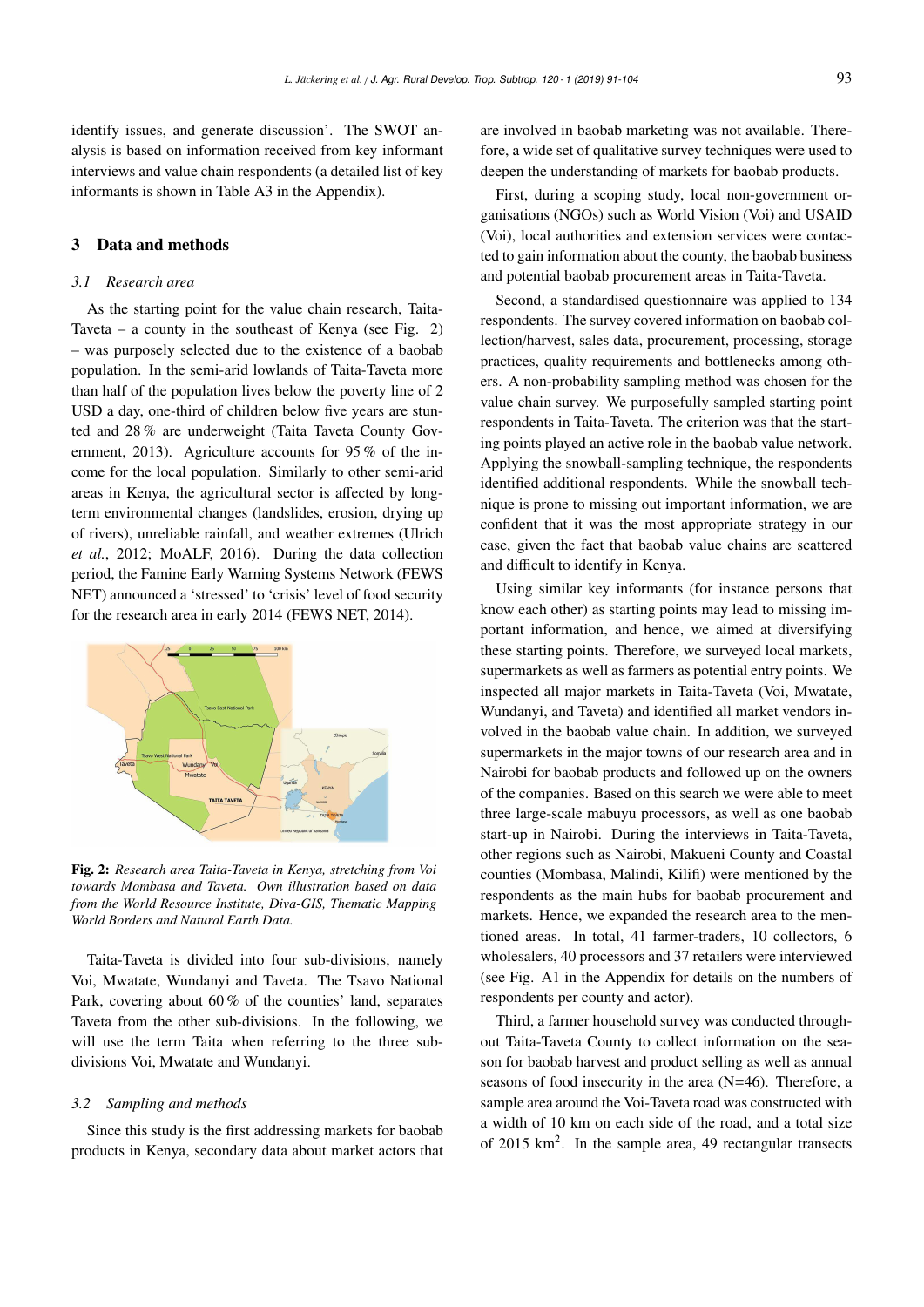(0.5 km x 3 km) were systematically placed using the QGIS software, taking three different land use intensities into account (Anthropogenically Affected Area (AAA), National Park, Sisal). In each of the transects of the AAA  $(n=24)$ , at least one farming household was randomly selected for the interview. If no household was living in the transect, a household nearby was randomly selected. This led to a diverse group of interviewed farmers, such as those living in areas where baobabs grow and where they do not grow (for more information on the transect sampling method see Fischer, 2015).

Lastly, a combination of key informant interviews and participatory research methods was applied. For instance, the first author visited three rural and three urban processors and prepared the products with them to gain a deeper understanding of the processing of baobab products. In Nairobi, the first author participated from procurement of raw product until selling the produce in the central business district. The visited urban and rural baobab processors included both individual businesses (e.g. one high-level baobab processing start-up in Nairobi) as well as processor groups (e.g. two women groups in Makueni). The results from this participatory research were combined with the results of the value chain and farmer household survey, and were used for the SWOT analysis (see Table A3 in the Appendix for further information about key informants).

The study was performed from May to October 2014. The first author, with the help of a trained local enumerator, conducted the interviews. To identify the final sample size, the concept of saturation was followed. We consistently analysed and coded the data during data collection. Once additional data would not add any new concepts or theories to our research questions, we stopped the data collection (Strauss & Corbin, 1994). The concept of saturation originates from grounded theory and is an essential criterion of rigor qualitative data evaluation (Bitsch, 2005). For instance, it was most recently applied to study institutional challenges for mechanisation in Africa (Daum & Birner, 2017).

#### *3.3 Data analysis*

To calculate profits along the baobab value chain, we collected data on units of the product, values per unit at buying and selling stages, and major input and transaction costs (transport costs, stall costs, taxes) for each link of the value chain. The data on volumes and prices given by the respondents were rough estimates as the trade with baobab pulp/seeds is informal at the beginning of the marketing chain, and no standardised units for volumes traded exist. Additionally, baobab fruits vary in size, shape and in the amount of pulp/seeds they contain (Gebauer & Luedeling,

2013). Therefore, measurements were taken at different stages of the chain to validate the information given by the respondents.

We found that baobab pulp/seeds or whole fruits are mostly traded in 90 kg bags. The weight of a standard 90 kg bag filled with baobab pulp/seeds or whole fruits were determined by weighing three filled bags and calculating the respective mean and confirming the measures, with the distributing wholesalers (who weigh the bags on a daily basis). A similar weighing procedure has been applied for processed baobab products. Around 40 samples of processed baobab pulp/seed were collected from different locations. These samples were measured and the average weight was calculated (for a detailed list of measurements, see Table A1 in Appendix). In a next step, the profit distribution along the value chain was calculated. The added value of baobab products in this study was calculated as follows:

# *Added value* = *Gross profit per kg* = *Selling price - buying price*

The net profit margins were calculated by:

*Net profit margin per kg* = *Selling price - buying price - other costs Final retail price*

Other costs included transport costs, taxes/fees paid at the market gate and any input costs such as sugar and food colour for baobab processing. Labour is not included in the calculations as baobab fruits are harvested during the dry season when the opportunity costs are low for the farmers (few other activities on the farms)<sup>1</sup>. Income taxes were not included for the retailers and distributing wholesalers, since raw baobab pulp/seeds and processed mabuyu contribute little to their total income. Since sugar prices undergo seasonal and regional price fluctuations, an average price for one kilogram of sugar was calculated and used to make the profitability of processing comparable.

# 4 Results: Value chain analysis

#### *4.1 Products*

The value chain survey for baobab products identified a candy made from pulp-covered baobab seeds, called

<sup>&</sup>lt;sup>1</sup>A detailed description on labour requirements for harvesting and processing are provided in Appendix B.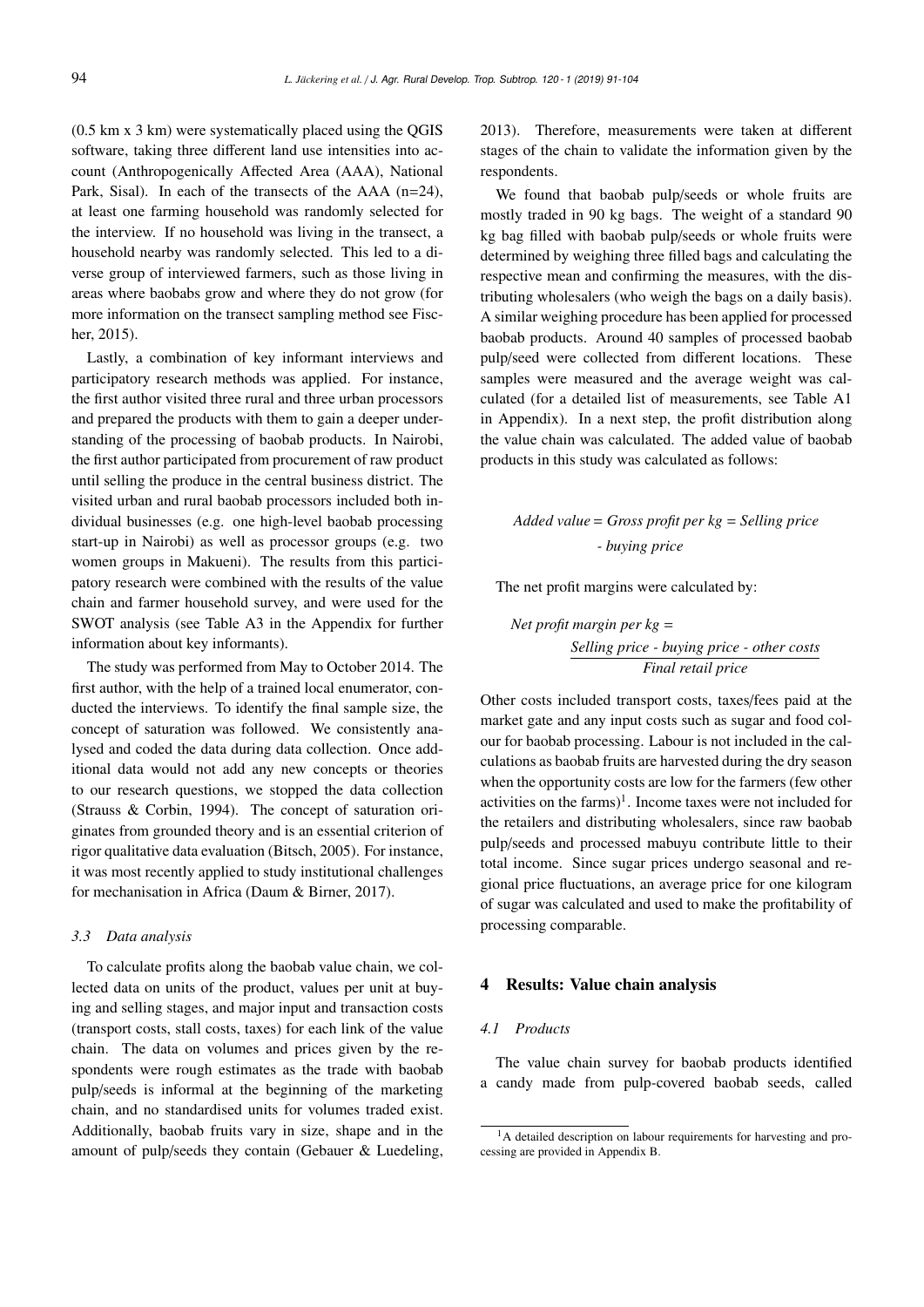mabuyu, as the only processed baobab product in the research area. Additional products such as baskets (woven from strings made of the fibrous baobab bark), paintings (printed on fibre of baobab bark), seed oil, fruit pulp powder, and ice pops (made from the pulp powder) were found in Nairobi, but traded only in niche markets, mostly for tourists.

Pulp/seeds is the raw product most commonly traded in the research area. The market survey showed that the pulp/seeds were not sold by market vendors who target consumers, but exclusively by wholesalers who sold the pulp/seeds to mabuyu processors. Before selling the pulp/seeds farmers are involved in pre-processing. The first step refers to the harvesting of the fruit either by throwing stones and sticks at the fruits, actively climbing the tree and picking fruits or shaking them off the tree. After harvesting, the farmers crack the woody shell of the baobab fruit by using stones or machetes. The pulp/seeds inside of the fruit are separated from the fibre bundles around them through manual sorting, and finally put into 90 kg bags for storage and/or sale.

# *Mabuyu*

Mabuyu is made out of the pulp/seeds of the baobab fruit. The pulp/seeds are processed to mabuyu by adding a mix of sugar and food colour to them. Sometimes, the processors add cardamom, chili pepper or artificial flavours. The observed processing of pulp/seeds to mabuyu was performed in different steps: first, all remaining fibres needed to be removed from the pulp/seeds. Then, roughly a litre of water was boiled and part of a small container of food colour and half a kilogram of sugar was added to around one kg of pulp/seeds to produce about one kg of mabuyu (Table A1c). Larger and urban processors additionally added spices or artificial aromas to the sugar solution. After stirring the boiling sugar solution, the pulp/seeds were added and mixed with the liquid and some additional baobab fruit pulp to make the candy soft. Then, some processors dried the mabuyu while others packed the mabuyu straight away into small plastic bags (see Fig. A2 in the Appendix for pictures). Removing the fibre and packing the ready mabuyu into small bags were identified as the most time-consuming tasks. These tasks were often done with the help of female family members or friends. Large-scale processors in Taveta owning market stalls removed the fibre and sealed the bags of mabuyu while waiting for customers.

In rural areas, mabuyu is most commonly sold in small packages that cost 5 KES (equivalent to 0.05 USD in Oct 2014, see Table A2, Appendix) but can also be purchased in larger bag sizes in Nairobi and Mombasa and in supermarkets. The market survey showed a heterogeneous group of people, but especially children and pregnant women, consume mabuyu. The market survey also revealed that mabuyu is available throughout the year but can become scarce during Ramadan, Christmas and other festivities when the demand for mabuyu is high. Mabuyu is processed and sold not only in Kenya, but also in Tanzania (including Zanzibar) and Uganda.

# *4.2 Value chain actors*

Farmers, collectors, collecting wholesalers, distributing wholesalers (mostly in Mombasa and Nairobi), small-scale and large-scale processors and retailers were identified as actors of the value network for mabuyu (Table 1). The descriptive statistics show that farmers selling pulp/seeds and processors of mabuyu were predominantly female.

# *4.3 Value network for pulp*/*seeds*

Based on the data collected during the value chain survey, the value network for baobab products was identified, mapped, and selling and buying prices were calculated (Fig. 3). The value network analysis, which is the core of our conceptual framework, builds on the sales of baobab pulp/seeds in Taita and Makueni, excluding the observations from other areas due to major differences in the structure of the network. For instance, markets for baobab pulp/seeds were established along the Mombasa Road (especially around the towns of Kibwezi (Makueni County) and Voi), while marketing activities were less frequently reported in Taveta, where farmers sold the whole baobab fruit instead of the already pre-processed pulp/seeds (either in 90 kg bags or per single fruits). The value chain for baobab fruits is shorter than the value chain for baobab pulp/seeds described above since it does not involve wholesalers and takes place locally. Figure A3 in the Appendix shows further details on the value network for baobab products in Taveta.

#### *Value addition: Farmer*

Out of 25 surveyed farmers, the majority sold baobab pulp/seeds to collectors  $(n=10)$  or processors  $(n=8)$ , mainly at the farm gate. Selling and buying prices for baobab pulp/seeds depended on whether the farmers sold their pulp/seeds to a collecting wholesaler for a mean of 10 KES per kg pulp/seeds (0.1 USD) (which involved transport costs to the assembly markets) or to a local collector for a mean of 11 KES per kg pulp/seeds (on-farm). Due to transport costs, the farmers who actively tried to sell pulp/seeds at the market earned the same or less than the farmer selling on-farm (Fig. 3). On the assembly market in Voi, baobab pulp/seeds were demanded by collecting wholesalers from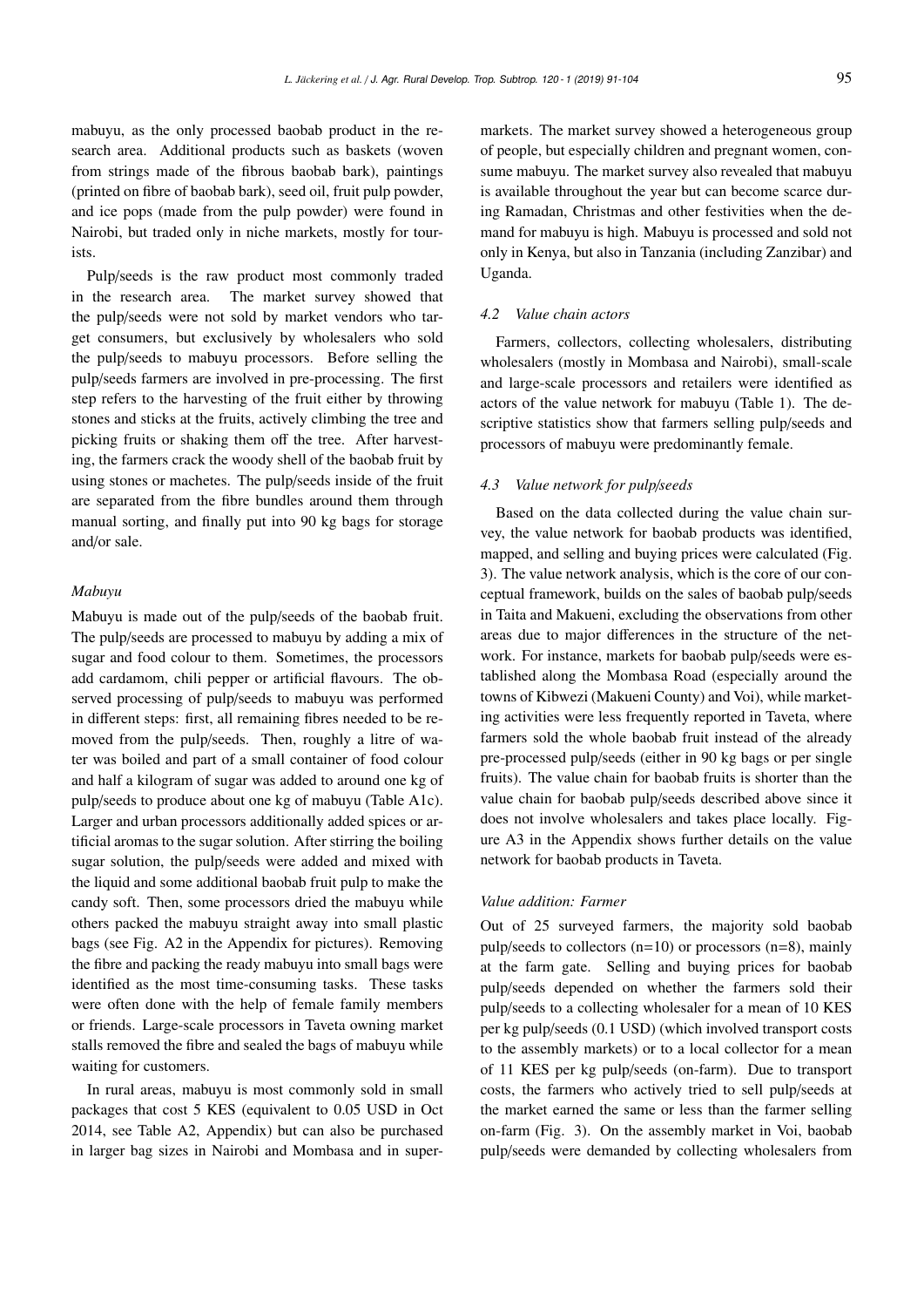| Value chain actors       | $\boldsymbol{n}$ | Activity                                                                                                           | Main marketing channel                                                                                                                                           | <b>Characteristics</b>                                                                                                             |
|--------------------------|------------------|--------------------------------------------------------------------------------------------------------------------|------------------------------------------------------------------------------------------------------------------------------------------------------------------|------------------------------------------------------------------------------------------------------------------------------------|
| Farmer                   | 41               | • Harvesting<br>$\bullet$ Pre-processing                                                                           | • Sell mostly at farm gate                                                                                                                                       | $\bullet$ 71% female<br>$\bullet$ 29% male                                                                                         |
| Collectors               | 10               | • Harvesting<br>• Pre-processing<br>• Collecting and bulking<br>pulp/seeds<br>• Transport pulp/seeds to<br>markets | • Buy from neighbours<br>• Sell to spot market                                                                                                                   | $\bullet$ 60% female<br>• Senior women<br>$\bullet$ 40% male<br>• Unemployed young men                                             |
| Collecting wholesalers   | 2                | • Search for baobab pulp/<br>seeds<br>• Transport pulp/seeds to<br>larger markets<br>(Voi/Mombasa)                 | • Buy pulp/seeds in villages<br>or local markets<br>• Sell to large-scale proces-<br>sors or distributing whole-<br>saler in urban areas                         | $\bullet$ 17% female<br>$\bullet$ 83 % male                                                                                        |
| Distributing wholesalers | 4                | • Own shops or fixed stalls<br>at urban areas of Nairobi<br>and Mombasa                                            | • Buy pulp/seeds from<br>collecting wholesalers<br>• Sell to large-scale urban<br>processors                                                                     |                                                                                                                                    |
| Large-scale processors   | 23               | • Procure pulp/seeds<br>• Prepare mabuyu<br>• Sell mabuyu                                                          | • Sell to retailers<br>• Exist in urban and rural<br>areas                                                                                                       | $\bullet$ 73% female<br>$\bullet$ 27% male<br>• Main activity petty trade                                                          |
| Small-scale processors   | 17               |                                                                                                                    | • Sell directly to<br>consumers<br>• Exist only in rural areas                                                                                                   |                                                                                                                                    |
| Retailers                | 37               | · Purchase mabuyu<br>• Sell mabuyu to<br>customers                                                                 | • Buy mabuyu from proces-<br>sors who deliver $(50\%)$<br>or buy mabuyu at the<br>market from wholesaling<br>processors $(50\%)$<br>• Sell directly to consumers | $\bullet$ 85% female<br>$\bullet$ 15% male<br>• Main activity petty trade<br>of sugar, oil, vegetables,<br>flour and other candies |

Table 1: *Activities, marketing channels and characteristics of the 134 interviewed mabuyu value chain respondents in Kenya*

Mombasa or Kibwezi and local processors. Contractual arrangements were not observed and farmers were in a comparably weak bargaining position because additional transport costs arose if they decided not to sell the pulp/seeds and bring their bags back home. The wholesalers bought at prices similar to the on-farm prices. It was observed that farmers selling on-farm (n=11) accepted low prices such as 3 KES per kg of pulp/seeds (observed most often in the area around Kibwezi).

Three respondents sold their baobab pulp/seeds directly to wholesalers based at large wholesale markets in Nairobi (Eastleigh) and Mombasa (Kongowea market). These farmers either sent bags of pulp/seeds via bus to the destination or traveled personally with their produce to the urban wholesaler (selling price was 10 KES per kg of pulp/seeds).

#### *Value addition: Collector*/*wholesaler*

The seven interviewed intermediary traders in Taita and Makueni approached the farmer directly and bought the

product on-farm. After collecting the pulp/seeds the collectors sold the produce either to wholesaling agents (n=6) or processors (n=1). In addition to selling their own baobab pulp/seeds, which gave them the highest returns of 22- 29 KES per kg of pulp/seeds (Fig. 3), they bought the pulp/seeds from neighbours in small quantities. They compiled the pulp/seeds in 90 kg bags and transported them to Mombasa via bus, by either sending the bags or going personally, and selling the produce to wholesalers.

Three out of the four interviewed collecting wholesalers supplied distributing wholesalers at larger markets in Mombasa or Nairobi. One collecting wholesaler supplied a processor directly. Three interviewed distributing wholesalers sourced their pulp/seeds from collecting wholesalers. Fig. 3 shows that wholesalers had different ways to procure the baobab pulp/seeds and the value added depended on the source, varying between 10-22 KES per kg of pulp/seeds.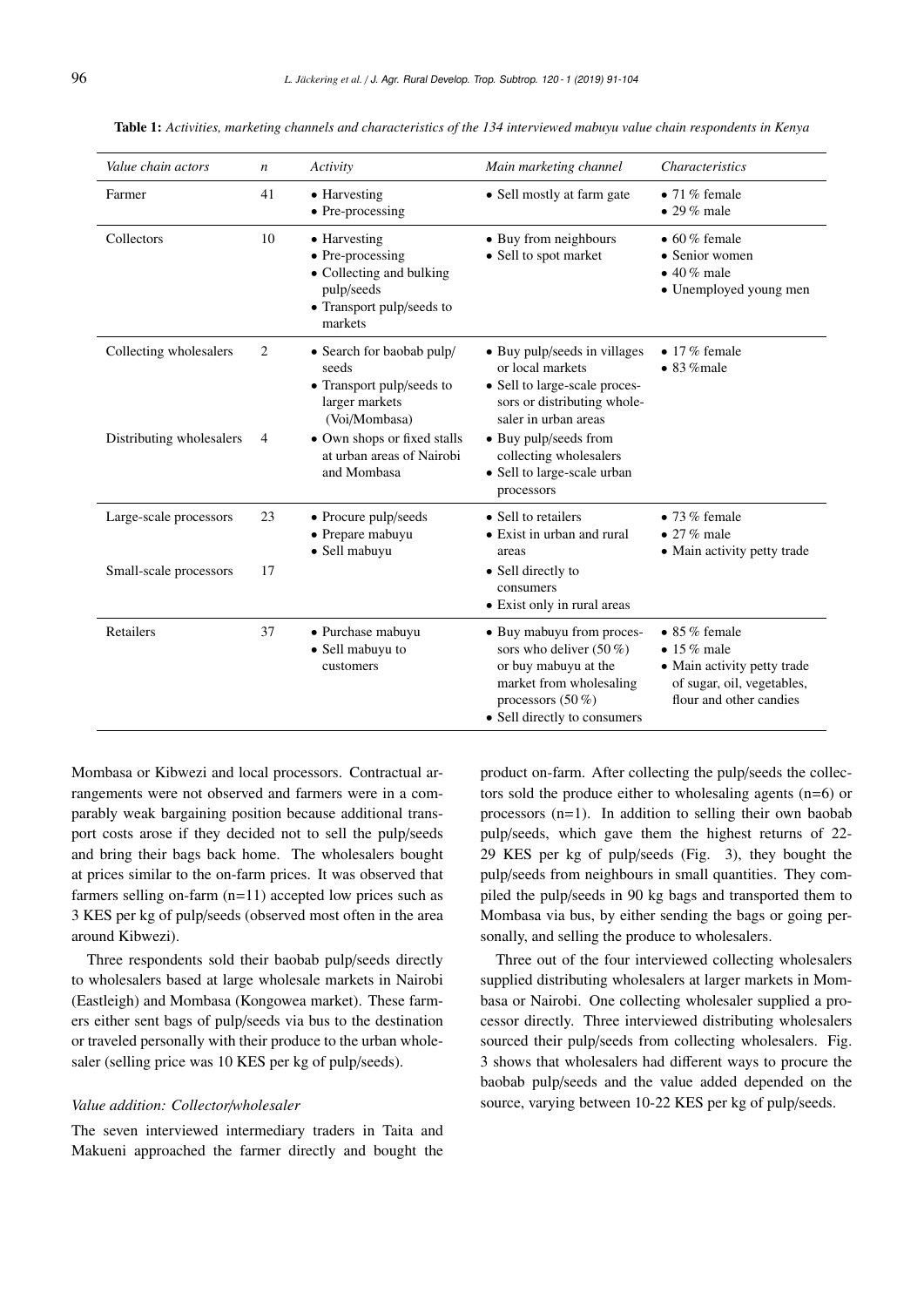

Fig. 3: *Mabuyu value network and its actors (top) as well as prices of 1 kg baobab pulp*/*seeds (or mabuyu) along the value chain in Makueni and Taita (bottom). The prices are averages calculated from buying and selling prices given by each actor.*

#### *Value addition: Processor*

The surveyed processors  $(n=26)$  gained the highest possible value addition compared to other actors of the value net of baobab pulp/seeds (value addition in KES per kg of baobab pulp/seeds varied between 68 and 121 KES; Fig. 3). The processors procured the pulp-covered seeds from collecting wholesalers (n=15) and directly from farmers (n=9). Rural processors acted on a local level and engaged in the mabuyu business occasionally during the baobab season.

# *Value addition: Retailer*

The value added by the interviewed retailers  $(n=37)$  was on average 50 KES per kg of mabuyu. The retailer gained one-third of the total value added of 150 KES, and typically bought small packages in dozens from the processors. The price for a dozen was on average 40 KES in all surveyed areas of Taita Taveta and Kibwezi. One package was then sold for 5 KES to the consumer. This price was the standard retail price in all field sites. The retailers stated various reasons for selling mabuyu: children liked it, the demand was high, it was profitable, and it attracted customers. The retailers stated that mabuyu was available all year round and that sales increased during school days, sports events, when mangos were not in season and during Ramadan. Almost 80 % of the retailers started to sell mabuyu less than five years ago. Sixty per cent of the respondents said that mabuyu contributed less than 10 % to their whole business.

#### *Net profit distribution among actors along the longest chain*

Fig. 4 illustrates the profit distribution of baobab pulp/seeds when it passes through the hands of every possible actor along the mabuyu value chain (longest chain). The net profit margins of the farmers were larger than the margins of the intermediary traders. The processors had additional costs of on average 51 KES per kg of mabuyu. These included transport costs and all inputs (sugar, food colour, cardamom or other flavour, firewood for boiling, water, etc.). The most expensive input was sugar (on average 38 KES per kg pulp/seeds), followed by food colouring agents (on average 8 KES per kg pulp/seeds). The remaining 5 KES were shared between other inputs. The input costs of 51 KES per kg of mabuyu led to a net profit margin of 18 % (or 17 KES per kg of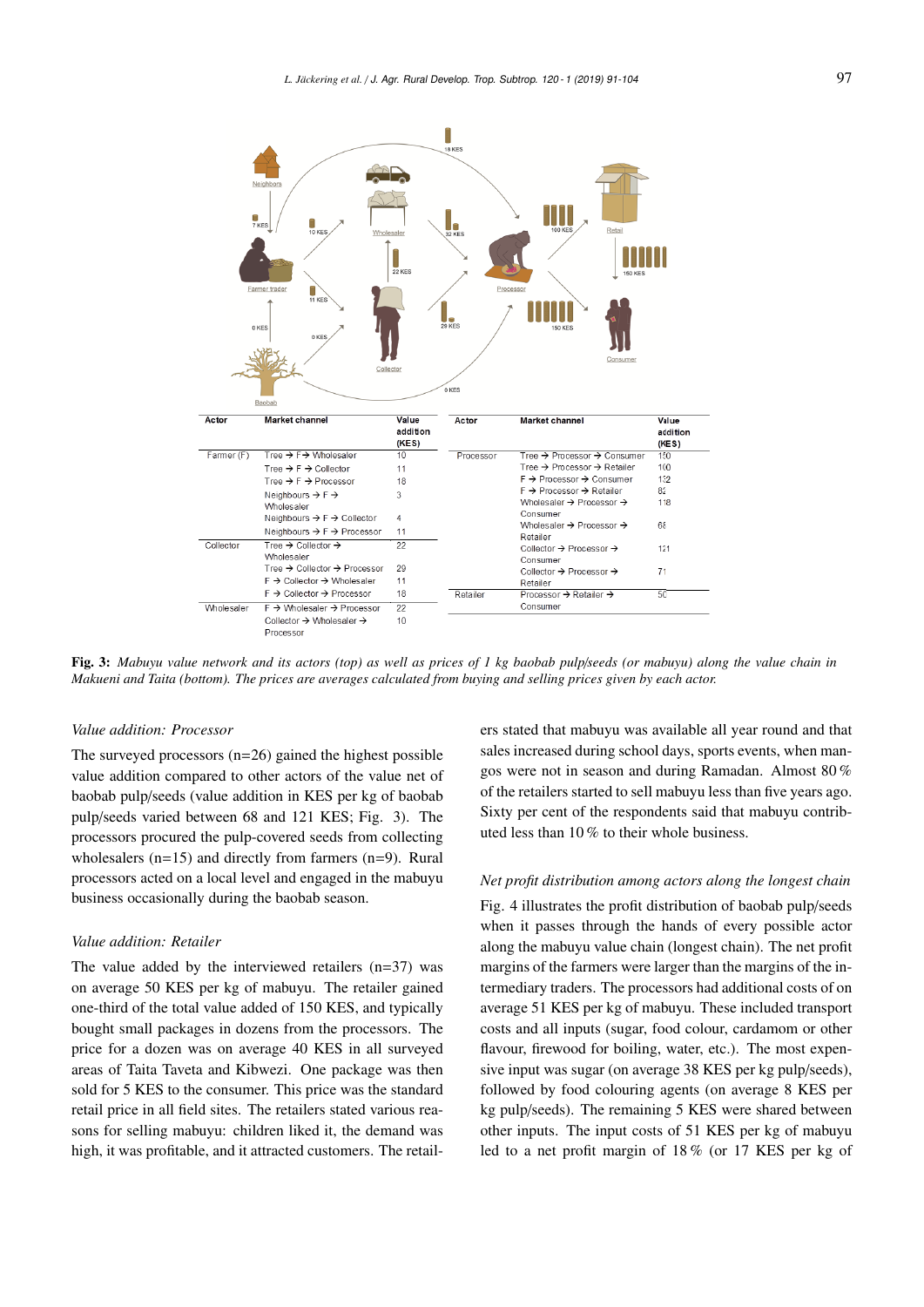

Fig. 4: *Mean value addition and net profit margins of 1 kg pulp*/*seeds (and mabuyu) per actor along the longest value chain for baobab pulp*/*seeds in Taita and Makueni in %. Farmer n*=*10; Collector n*=*7; Wholesaler n*=*6; Processor n*=*15; Retail n*=*37. Respondents who did not engage in the longest chain (e.g. farmers processing and selling mabuyu themselves) were excluded.*

mabuyu produced) for the processors. In addition to inputs, processors had to pay 1200 KES per year for a medical certificate that ensured that processors were free from diseases and were allowed to handle food. The certificate applied to large and urban processors.

After subtracting the costs, the retailers received the largest net profit margin along the mabuyu value chain. Retailers had low costs because mabuyu processors delivered their products to the retailers and other costs such as taxes per unit of mabuyu were relatively low.

# *Net profit distribution along the shortest chain: The smallscale rural processor*

Respondents that were active in the shortest possible chainprocessors who owned baobab trees or could collect baobab pulp/seeds freely – were mostly female and lived in rural areas (n=8). They processed the pulp/seeds at their homes and sold mabuyu at schools or sports events in their villages. On average the net profit margin of one kg pulp/seeds was 66 % (100 KES), varying with the amount and the kind of inputs used. The small-scale rural processors saved transport costs because they sold mabuyu close to their homes. In addition, they saved raw material costs and used fewer inputs (e.g. less sugar) than the large-scale processors due to limited means or difficulties in accessing them. Compared to larger, urban processors, they did not use spices such as chili pepper or cardamom or artificial aroma. It was reported that food colour, as well as plastic bags used for packing the rations, were often not available in small rural shops, leading to a further reduction of input costs. Quality differences between mabuyu made by rural processors

and mabuyu found in larger cities were observed: the rural mabuyu, for example, was processed on simple stoves using not well-dried firewood and thus the mabuyu took on the smell of the smoke produced during processing.

#### *4.4 Quantity and prices*

Analysis of traded quantities and average prices is based on all observations along the mabuyu value chain except for the wholesalers. Processors were actors with the highest net profits and largest quantities sold (median almost 1,000 kg pulp/seeds, ranging between 8 and 8000 kg). Their median annual net profit was around 40,000 KES (range 463- 972,800 KES) which was equivalent to around 440 USD. Rural processors (n=8) reported a higher median annual net income of 49,000 KES (range 450-260,000 KES). The surveyed collectors (median 455 kg pulp/seeds per year, range 710-7000) traded the second largest quantity. In addition, the collector had the second highest median annual net profit (6,815 KES, range 1100-226,666 KES).

The 37 interviewed retailers sold the lowest quantities of all actors (median 100 kg mabuyu per year, range 19- 1,500 kg) but had markedly higher annual net profits (median 4,385 KES/year, range 560-75,000 KES) compared to farmers (988 KES/year). The 41 surveyed farmers sold a median of two bags of baobab pulp/seeds per year (140 kg, range 7-3,500 kg) and gained a median annual net profit of around 987.5 KES (range 100-27,500 KES) from that activity.

#### *4.5 Availability of baobab fruits*

Results of the farmer household survey showed that the main harvest season for baobab fruits was from May to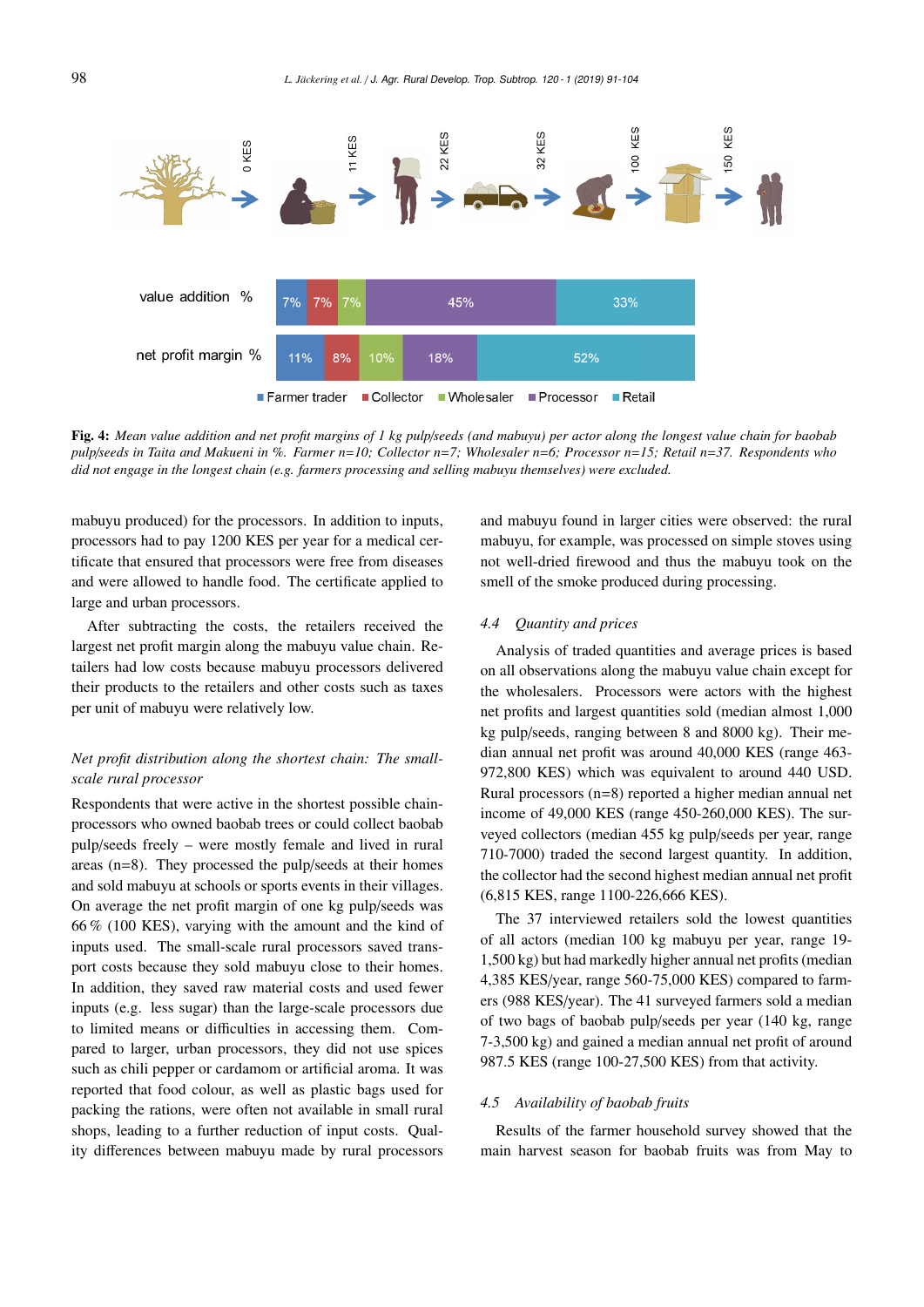

Fig. 5: *Number of households su*ff*ering from food insecurity and number of respondents mentioning that baobab fruits are ready for harvest per month in Taita-Taveta County. Data based on a survey of 46 farmer households.*

August, while the season of food insecurity lasted from June to October (Fig. 5). Hence, the harvest season of baobab partly overlapped with the time of high food insecurity. The household survey revealed that 32 % of the respondents consumed baobab pulp/seeds as a snack, while 13 % consumed mabuyu and 10 % mixed the pulp/seeds into their porridge. Additionally, the interviewed farmers considered the baobab fruits rather as 'food of the poor' or 'snack' and not as an essential part of their daily diet. The main baobab selling periods mentioned by respondents of the value network interviews overlapped with the harvest season. The lengths of the selling periods increased from actors at the beginning of the value chain to the end of the chain (Fig. 6). While the farmers and collectors sold the pulp/seeds for a period of three months on average, the small-scale processors mentioned to operate on average in the frame of five months, while wholesalers, large-scale processors, and retailers operated throughout the year.

Respondents, operating on a small-scale, were not able to give details on maximum and minimum prices, since they sold the baobab pulp/seeds immediately when it is available from May to August (see Fig. 6). Respondents that sold larger quantities of baobab products identified price peaks, which were reported to be driven by the higher demand for mabuyu during religious festivities, that is Ramadan around August in 2013 and Christmas at the end of December. Comparing the selling periods and the price peaks, one can conclude that farmers and collectors sold baobab pulp/seeds when prices were low.



Fig. 6: *Selling periods of baobab pulp*/*seeds and mabuyu by value chain actor in Taita-Taveta and Kibwezi (in 2014). Smallscale processors are defined as processors that are not involved in wholesaling activities.*

#### *4.6 SWOT Analysis*

Strengths, weaknesses, opportunities, and threats of the baobab value network results are based on collected data from farmer households and value chain surveys, as well as data from key informant interviews and participatory research methods (for more details see Table A3 in the Appendix).

#### *Strengths*

The returns on the processed mabuyu sweets are high according to the interviewed processors, especially for rural processors that have free access to own baobab trees. The costs of the needed ingredients to produce mabuyu are low and the demand sometimes exceeds the supply. Urban consumers are often not aware that mabuyu is actually a product of the baobab tree and of the negative connotation of the 'fruit of the poor' (participatory research, while first author was selling mabuyu close to Jamia mosque, Nairobi). Another advantage is that the baobab fruits are harvested during the dry season when the opportunity costs for farmers are low (few other activities on the farms). In general, an advantage is that baobab fruit pulp is naturally dry and therefore storable for long periods (results from key informant interview with baobab start-up in Nairobi).

In addition, mabuyu contains vitamin C, even after processing, transport and storage. A preliminary analysis of eight mabuyu samples collected during the present study showed a mean vitamin C content of 26.4 mg per 100 g of edible portion of mabuyu (range 15.2-52.5; analysed in the labs of the World Agroforestry Centre ICRAF in Nairobi, Kenya, by using titration and following AOAC 967.21; source: Katja Kehlenbeck, unpublished data, see Table A4 in Appendix). Although the vitamin C content of raw baobab pulp is much higher (273 mg/100g; Stadlmayr *et al.*, 2013), the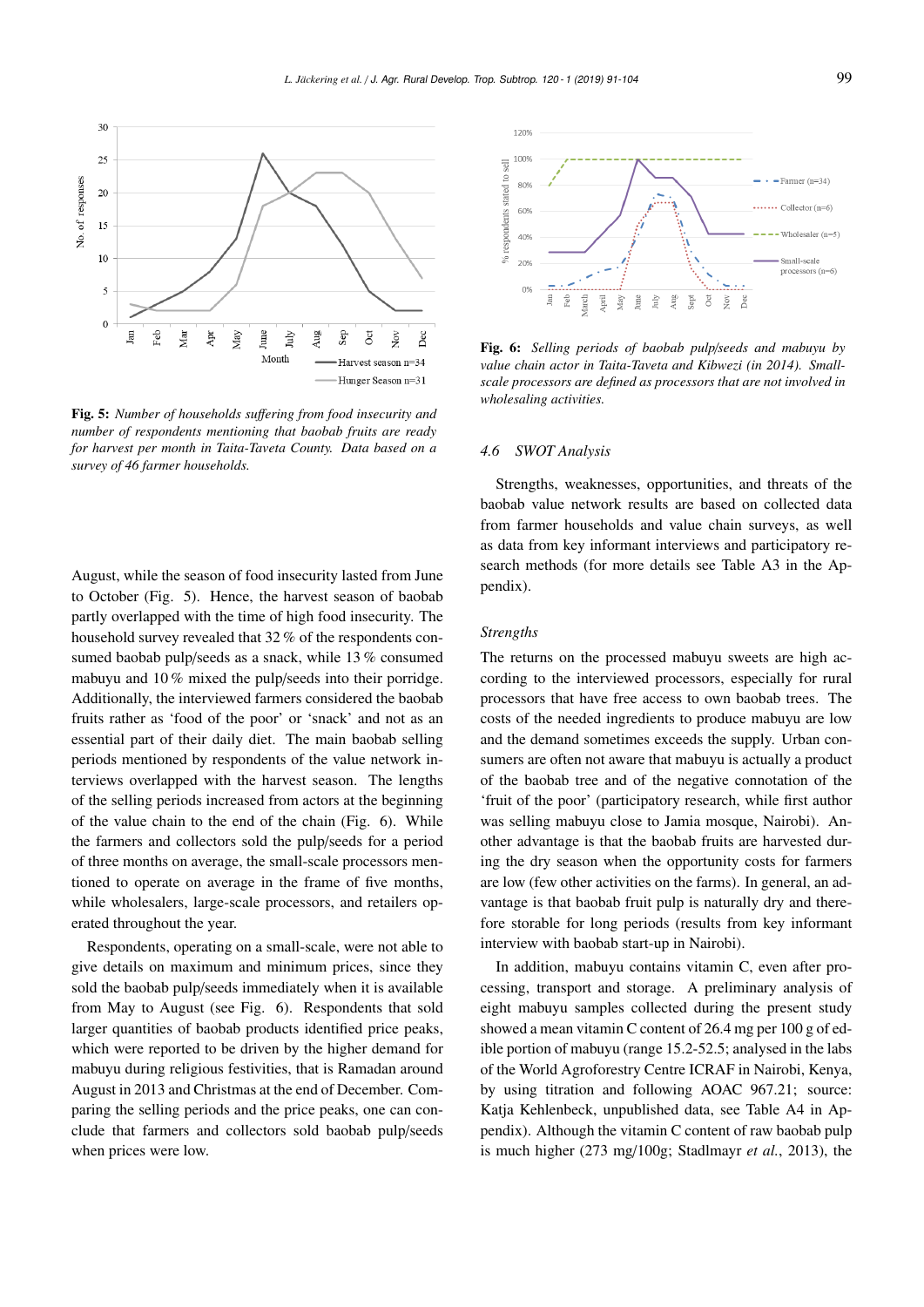mean content of the baobab candy mabuyu can still be regarded as considerable.

#### *Weaknesses*

A main weakness of the baobab market was the poor quality of the raw material: pulp/seeds were often not properly cleaned from remaining fibre, contaminated with sand and dust, or infected by insects such as weevils and termites due to insufficient storage techniques applied by all actors from farmers to processors. In addition, fruits were sometimes harvested too early, resulting in poor taste and mould on the stored immature pulp/seeds (results from interviews of largescale wholesalers in Nairobi, as well as large-scale mabuyu processors in Nairobi and baobab start-up Nairobi).

Other reasons for quality related weaknesses are related to limited information flows along the value chain (quality requirements did not trickle down). An initial good quality of the pulp/seeds could easily be compromised during mabuyu processing, e.g. by using wet, smoky firewood or by overcooking the mabuyu sweets. Furthermore, sugar, food colour and sometimes flavour were added to the pulp/seeds and thus a possible lack of quality of the raw material could be 'camouflaged' to some extent with regard to taste or appearance, but not with regard to poor nutritional quality or even potential contamination with aflatoxins in moulded pulp/seeds (results from participatory research while first author was cooking mabuyu with rural processors). The lack of quality can hinder the development of new products for which the quality matters such as baobab fruit pulp powder. In addition, some respondents regarded baobab as 'food for the poor', which has a negative impact on the development of the mabuyu business together with the currently poor packaging and labelling practices. Labelling the ingredients used for processing, and normed packaging for baobab products could be improved.

# *Opportunities*

The value chain survey in Taveta revealed that marketing of baobab products took place on a limited scale and trees remained unharvested. These areas leave room for future business opportunities to satisfy the increasing demand from Nairobi and neighbouring countries as mentioned by respondents. Local businesses started to set up during the time of the interviews, targeting the middle class/upper middle class as new customers with products such as pure baobab fruit pulp powder or baobab oil for cosmetics (results from the key informant interview with baobab start-up Nairobi). In areas close to the Nairobi-Mombasa highway, marketing channels for the baobab pulp/seeds already exist and could be used for new innovative products such as baobab oil or extracted baobab pulp powder.

#### *Threats*

A main factor threatening the future baobab markets is a decrease in natural resources through active cutting of baobab trees. Further, quality standards demanded from foreign investors may be difficult to meet by the farmers since most of them were not aware of any standards. In addition, competition from Tanzania may be threatening the Kenyan baobab business since the Tanzanian prices for both mabuyu and baobab pulp/seeds were cheaper than in Kenya and it was observed that Kenyan large-scale wholesalers started sourcing the pulp/seeds and mabuyu from Tanzania (information based on market research in Taveta).

# 5 Discussion

# *5.1 Value network*

Results revealed that the baobab value network is characterised by a local demand that is satisfied by scattered smallscale suppliers. During peak seasons (Ramadan, other festivities) the demand for pulp/seeds and mabuyu exceeds supply. Farmers and collectors sold baobab pulp/seeds when they were available (i.e. during harvest season), although they could get significantly higher prices when storing the fruits and selling the pulp/seeds later during the year. Immediate sales of baobab pulp/seeds can potentially be driven by the fact that the harvest season takes place during the dry season, when additional income to address food insecurity and other challenges is most needed and labour is relatively abundant (FEWS NET, 2014). These findings are in line with the results from Mithöfer & Waibel (2003) who identified the harvest of indigenous fruits as a highly seasonal activity in Zimbabwe. Similarly, Dovie (2003) documented that baobab-based activities regarding bark harvest and processing are highest during the dry seasons, and during times of droughts and economic instability in Zimbabwe.

Processing of mabuyu can be considered as an interesting income opportunity. For instance, the poverty line as well as the daily wage for an agricultural labourer was around 1.90 USD (200 KES) in 2014. Keeping in mind that the processing of mabuyu is a part-time occupation next to farming and processing of other products (e.g. popcorn, groundnuts), the median annual net profit of processors of around 40,000 KES can be interpreted as a considerable contribution to the daily household income. Similar to this study, in Mali and Benin farmers sold the fruits only during the dry harvesting season, while traders and processors engaged in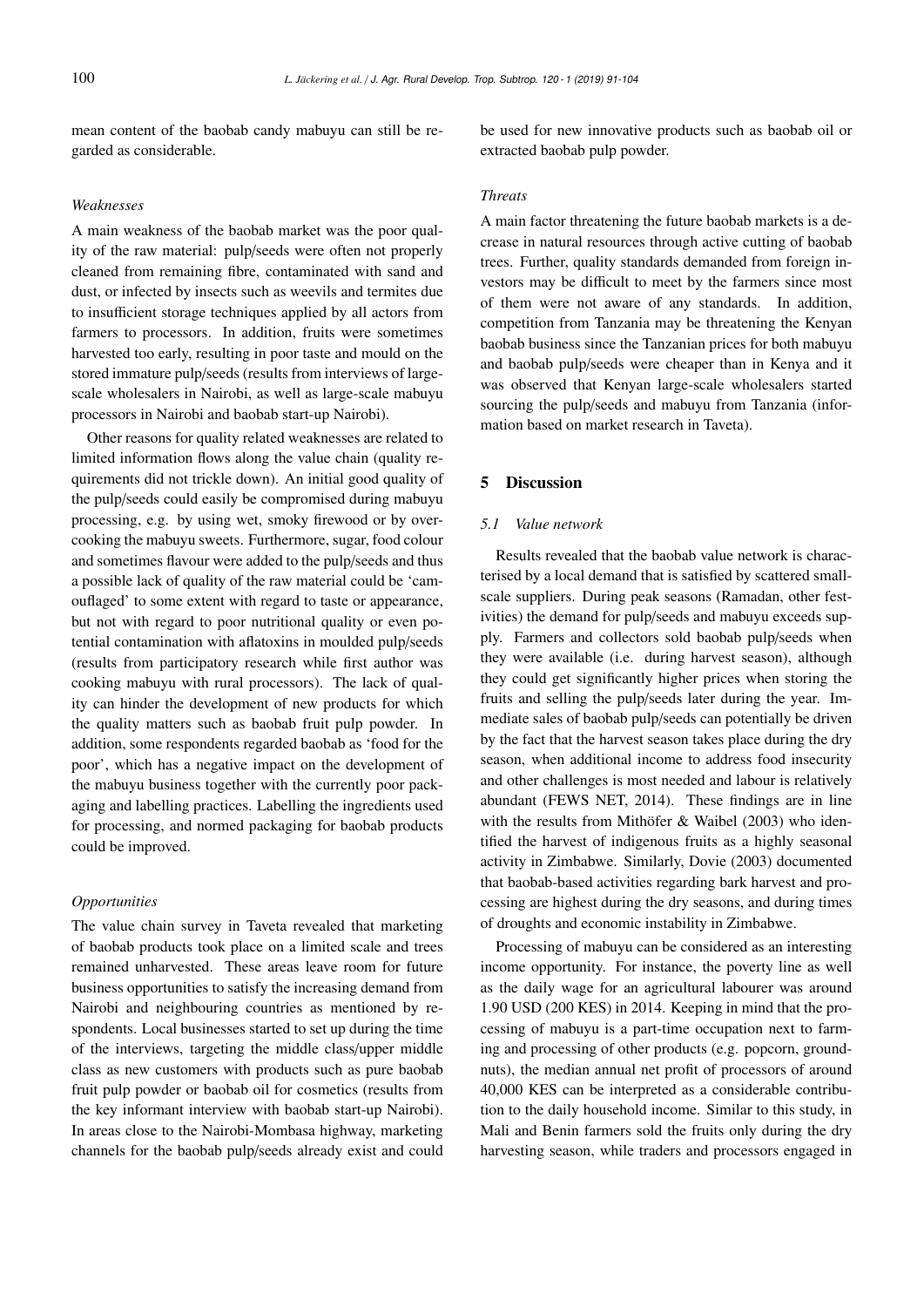the business with baobab pulp/seeds throughout the year (De Caluwé, 2011).

#### *5.2 Gender dimensions*

We found that farmers selling pulp/seeds and processors of baobab pulp/seeds were predominantly female. In contrast, De Caluwé (2011) found for Mali and Benin that the farmers were predominantly male. Research on Shea (*Vitellaria paradoxa*) products in Burkina Faso, has shown that an increase in commercialisation of a formerly underutilised product can compromise the current important roles of women (Rousseau *et al.*, 2017). Further, intra-household conflicts between male and female family members may occur if commercialisation of baobab products leads to a higher value of the baobab fruits (Venter & Witkowski, 2013). Men may claim their right to take over the baobab business and women would lose cash income and have a lower budget to buy food for the household, which could negatively affect the nutritional situation of the households. Our results from Kenya, however, rather suggest that the product criteria of mabuyu and baobab pulp/seeds remain favourable to women, also in a long term. First, the consumption and the process of preparing the candy was associated with women. Secondly, the fruit is considered as the 'fruit of the poor' and changing this negative perception, in particular for men, might take time.

#### *5.3 Potential consequences of commercialisation*

Increased commercialisation of baobab pulp/seeds may have side effects such as a conflict with the family consumption of baobab pulp/seeds as reported already from western Africa, or possible problems with access to baobab on community land or unsustainable harvest practices (Buchmann *et al.*, 2010). The findings of the present study, however, rather showed that conflict between commercialisation and consumption is unlikely to take place in the context of Kenya due to the observed current underutilisation of baobab fruit.

From a consumption and food security perspective, commercialisation of baobab in the research area can also mean that rural poor get the chance to participate in markets, earn cash income and gain the freedom to buy the food they prefer (Sibhatu *et al.*, 2015). Hence, we assume that the marketing of baobab products can be an opportunity as the local demand for baobab product as a subsistence product has diminished in our research area. These results are similar to the results from South Africa (Venter & Witkowski, 2013).

While in other regions of Africa baobab trees are under threat because of land use intensification and overharvesting (Shackleton & Shackleton, 2004), trees remained partly un-harvested in our research area, especially in Taveta. The negative connotation of the baobab as the 'fruit of the poor'

and its relative unimportance for the local consumption and for income generation, can lead to the cutting of baobab trees. This might negatively affect the baobab population that is already threatened by global warming and a lack of young trees for regeneration in many parts of Africa (Sanchez *et al.*, 2011; Venter & Witkowski, 2010; Assogbadjo *et al.*, 2005). Hence, an increase in commercialisation could benefit the baobab population, as farmers could derive a value from the trees thereby increasing their conservation efforts. This assumption would be supported by Schumann *et al.* (2012) for instance, who have shown that baobab trees in eastern Burkina Faso are well preserved and managed as people attribute an important use to them.

#### 6 Conclusion

A growing demand for the highly nutritious baobab fruit pulp from Europe and North America raises the question whether the marketing of baobab (*Adansonia digitata* L.) products could be an opportunity as an income source for rural communities in Kenya or if the increased demand from overseas would rather disturb domestic baobab use. The only products traded in the research area were baobab pulp/seeds and mabuyu (a candy made out of baobab pulp/seeds). Harvesting, trading and processing of baobab pulp/seeds was found to be an income strategy, especially for the rural women in semi-arid areas of Kenya, however the profitability of trading and processing varies among network actors. While mabuyu net profits can considerably contribute to the daily household income of large-scale processors all year round, the trading of baobab pulp/seeds has the potential to act as a buffer and additional source of income for farmers during a limited time of the year. Overall, farmers derive a low value from the baobab tree which can potentially have negative effects on the baobab population in south-eastern Kenya. Commercialisation of baobab products has the potential to increase the value of the baobab for the local population and could be used as a conservation strategy for this species. Before however thinking about export markets, the enabling environment should be strengthened, and the increasing local demand should be targeted. Building sustainable relationships along the value chain actors, improving the information flows, decreasing transaction costs and establishing quality requirements are necessary conditions for a bright future of baobab, the 'Candy Tree' in Kenya.

# 7 Policy recommendations

While our study is the first study that gives insights of markets for baobab products in Kenya, further research is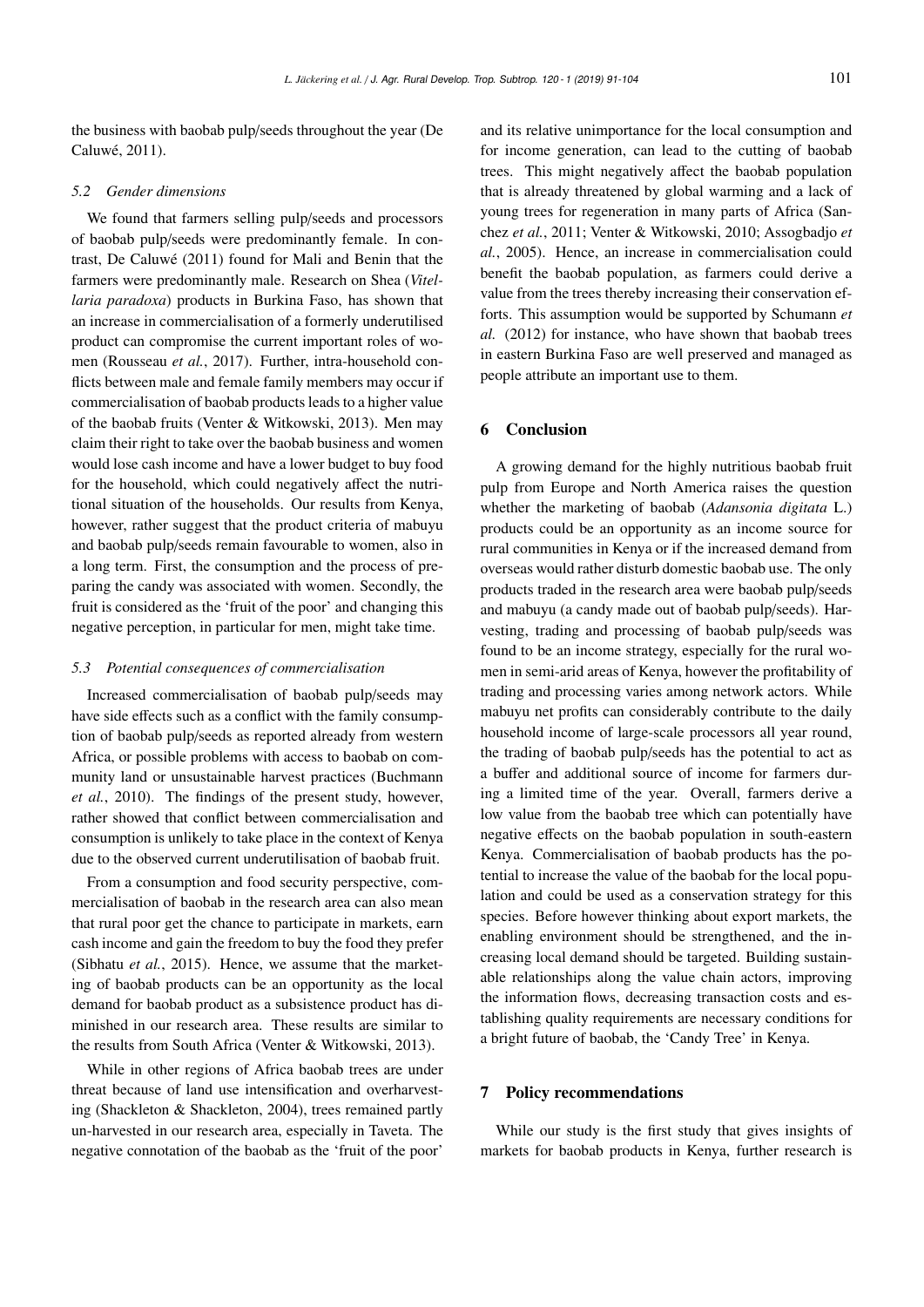recommended. The marketing of baobab products can be an opportunity because the local demand for baobab product as a subsistence product has diminished, but more research is needed to test if this assumption is correct.

The applied snowball-sampling technique is prone to missing out important information and does not allow statistical inference from our sample to the whole population. We followed a qualitative research approach and we are confident that it was the most appropriate strategy in our case, given that our study was the first focusing on baobab value chains, which are scattered and difficult to identify in Kenya. Future research could build on our findings and follow a more rigorous sampling procedure to confirm our results and quantify the role baobab products play for rural livelihoods in Kenya.

To provide sufficient and uniform quantities and qualities of baobab pulp to growing markets, natural baobab populations need to be screened, individual trees characterised (e.g. by using the 'Descriptors for Baobab' by Kehlenbeck *et al.*, 2015) and trees with superior characteristics (high yields, big fruits with few fibres and sweet fruit pulp) identified for domestication. It can also be recommended to collect more detailed data on labour costs and post-harvest losses to calculate the profitability of the production of different baobab products.

So far, the number of baobab products identified in Kenya are limited compared to other African countries. This suggests that the consumption value of baobab products is low in the researched area since the pulp/seeds are not considered as part of the local diet. Development agencies could train farmers to use baobab in different ways. Designing a recipe book with baobab dishes could spread the knowledge about baobab uses and increase the awareness of the rural population in Kenya. Besides that, workshops could be implemented by research organisations or NGOs to show the rural population how to produce baobab products - for example baobab jams or honey - and how to prepare the leaves in order to promote the multi-functionality of the tree and create awareness for the nutritional benefits. The Kenyan Government is already implementing 'Home grown school meals programs' since 2009 in Kenya. The aim is to provide children with nutritious food and generate income activities in the local communities (local production of food, preprocessing of meals etc.) (Government of Kenya, 2012). These programs would give a platform to integrate nutritious wild fruits including baobab pulp/seeds into the daily meals.

To meet the international food standards, farmers would need to be trained in sustainable baobab management practices, especially harvesting and hygiene. The training could focus on the correct handling of baobab pulp/seeds, i.e.

demonstrating, how proper handling for baobab pulp/seeds or fruits look (e.g. drying wet fruits before packing them into plastic bags), and how to reduce the risk of spoiling seeds.

#### *Supplement*

The supplement related to this article is available online on the same landing page at: https://doi.org/10.17170/kobra-20191030732 .

### *Acknowledgements*

We would like to express our gratitude to all the participants of this study. Thanks to the enumerators (Peter Mwashighadi, Grace Msagha, Eunice Mwaka, Bahati , Mary and Paul Mumo) and World Vision (Voi) for sharing their network (a special thank you to Stephen Mkangi and Jared Mombo). We also acknowledge the valuable help of Katharina Ripperda with designing the value network figure. Thanks to Regina Birner and Thomas Daum for comments at early stages of this work. The research was made possible through the financial support of GIZ/BEAF and funding provided by the European Commission (EC) and International Fund for Agricultural Development (IFAD) for the Fruiting Africa Project lead by ICRAF (The World Agroforestry Center) in Nairobi, Kenya.

## *Conflict of interest*

Authors state they have no conflict of interests.

#### *References*

- Adam, Y. O., Pretzsch, J., & Pettenella, D. (2013). Contribution of Non-Timber Forest Products livelihood strategies to rural development in drylands of Sudan: Potentials and failures. *Agricultural Systems*, 117, 90-97.
- Anjarwalla, P., Ofori, D., Owino, A., Matuku, D., Adika, W., Njogu, K., & Kehlenbeck, K. (2017). Testing different grafting methods for vegetative propagation of baobab (*Adansonia digitata* L.) in Kenya to assist its domestication and promote cultivation. *Forests, Trees and Livelihoods*, 26(2), 85-95.
- Assogbadjo, A. E., Sinsin, B., Codjia, J. T. C., & Van Damme, P. (2005). Ecological diversity and pulp, seed and kernel production of the baobab (*Adansonia digitata*) in Benin. *Belgian Journal of Botany* 47-56.
- Bitsch, V. (2005). Qualitative research: A grounded theory example and evaluation criteria. *Journal of agribusiness*, 23(345-2016-15096), 75-91.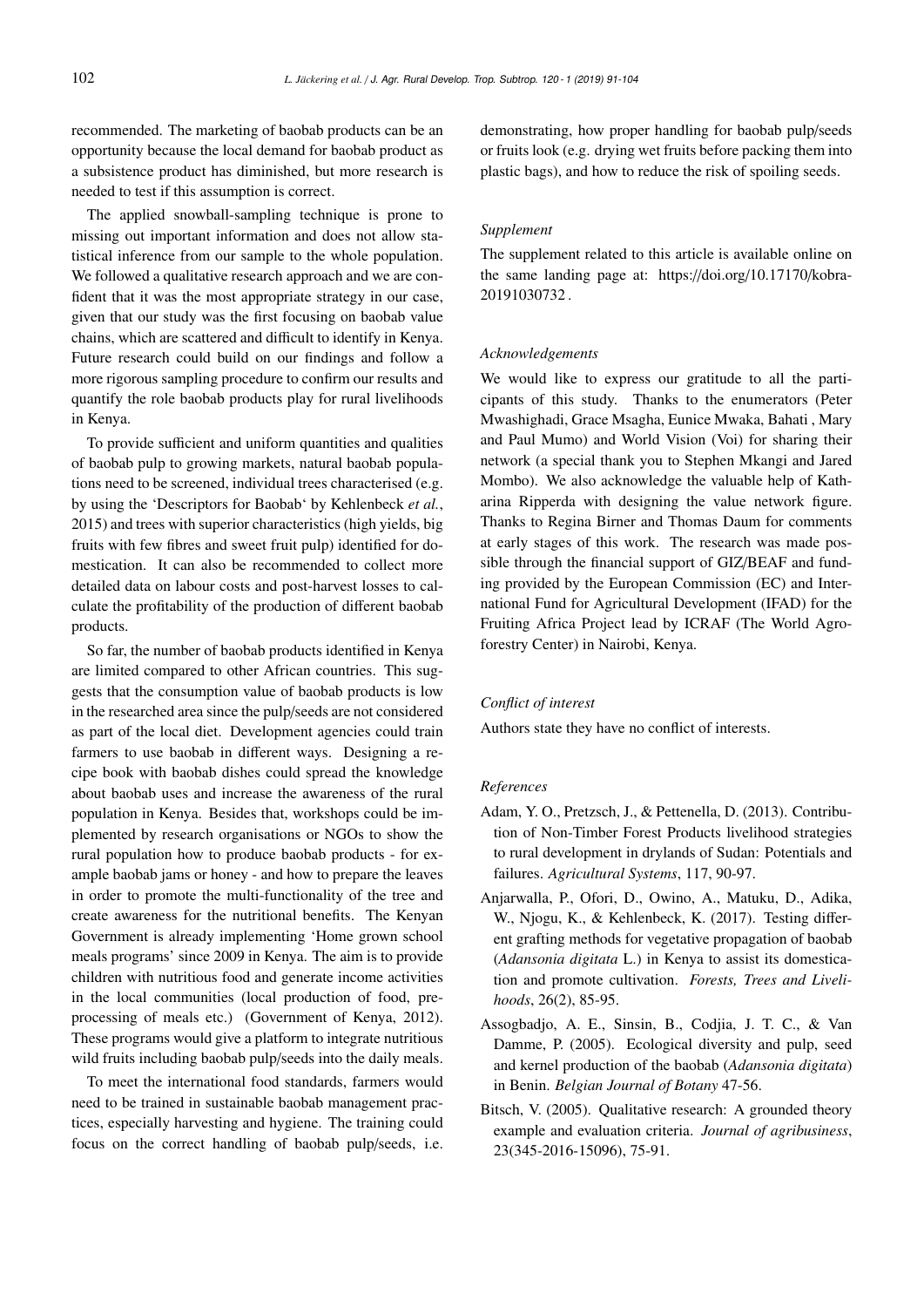- Bolwig, S., Ponte, S., Du Toit, A., Riisgaard, L., & Halberg, N. (2010). Integrating poverty and environmental concerns into value?chain analysis: a conceptual framework. *Development Policy Review*, 28(2), 173-194.
- Buchmann C., Prehsler, S., Hartl, A., & Vogl, C.R. (2010). TheiImportance of baobab (*Adansonia digitata* L.) in rural West African subsistence - Suggestion of a cautionary approach to international market export of baobab fruits. *Ecology of Food and Nutrition*, 49(3), 145-172.
- Chadare, F. J., Linnemann, A. R., Hounhouigan, J. D., Nout, M. J. R., & Van Boekel, M. A. J. S. (2008). Baobab food products: a review on their composition and nutritional value. *Critical Reviews in Food Science and Nutrition*, 49(3), 254-274.
- Daum, T., & Birner, R. (2017). The neglected governance challenges of agricultural mechanisation in Africa – insights from Ghana. *Food Security*, 9(5), 959-979.
- De Caluwé, E. (2011). Market chain analysis of baobab (*Adansonia digitata* L.) and tamarind (*Tamarindus indica* L.) products in Mali and Benin. Ph.D. thesis, Faculty of Bioscience Engeneering, Ghent University, Ghent, Belgium.
- Dovie, D.B.K. (2003). Rural economy and livelihoods from the non-timber forest products trade. Compromising sustainability in southern Africa? *International Journal of Sustainable Development* & *World Ecology*, 10 (3), 247- 262.
- Feller, A., Shunk, D., & Callarman, T. (2006). Value chains versus supply chains. *BPTrends*, March, 1-7.
- FEWS NET (2014). Kenya Food Security Alert, January 3, 2014. Available at: http://www.fews.net/eastafrica/kenya/alert/january-3-2014 ; accessed July 2018.
- Fischer, S.D. (2015). The Baobab (*Adansonia digitata* L.) in southern Kenya - A study on status, distribution, use, and importance in Taita-Taveta. Master thesis, University of Hohenheim.
- Gebauer J., Adam Y.O., Cuní Sanchez A., Darr D., Eltahir M.E.S., Fadl K.E.M., Fernsebner G., Frei M., Habte T.Y., Hammer K., Mahmoud T.E., Hunsche M., Johnson H., Kordofani M., Krawinkel M., Kugler F., Luedeling E., Maina A., Mithöfer D., Munthali C.R.Y., Noga G., North R., Owino W.O., Prinz K., Rimberia F.K., Saied A., Schüring M., Sennhenn A., Späth M.A., Taha M.E.N., Triebel A., Wichern F., Wiehle M., Wrage-Mönnig N. & Kehlenbeck K. (2016). Africa's wooden elephant: the baobab tree (*Adansonia digitata* L.) in Sudan and Kenya – A review. *Journal of Genetic Resources and Crop Evolution*, 63, 377-399.
- Gebauer, J., Assem, A., Busch, E., Hardtmann, S., Möckel, D., Krebs, F., Ziegler, T., Wichern, F., Wiehle, M. & Kehlenbeck, K. (2014). Der Baobab (*Adansonia digitata* L.): Wildobst aus Afrika für Deutschland und Europa?! *Erwerbs-Obstbau*, 56(1), 9-24.
- Gebauer, J., & Luedeling, E. (2013). A note on baobab (*Adansonia digitata* L.) in Kordofan, Sudan. *Genetic Resources and Crop Evolution*, 60(4), 1587-1596.
- Government of Kenya (2012). Home Grown School Meals Programme. Technical Development Plan. Available at: http://hgsf-global.org/en/bank/downloads/cat\_view/76 policy-and-programme, accessed March 2019.
- Hellin, J., & Meijer, M. (2006). Guidelines for value chain analysis. Food and Agriculture Organization. Available at: http://www.fao.org/3/a-bq787e.pdf; accessed July 2018.
- Kehlenbeck K., Padulosi S., & Alercia A. (2015) Descriptors for Baobab (*Adansonia digitata* L.). Bioversity International, Rome, Italy and World Agroforestry Centre, Nairobi, Kenya.
- Kehlenbeck, K., Asaah, E., & Jamnadass, R. (2013). Diversity of indigenous fruit trees and their contribution to nutrition and livelihoods in sub-Saharan Africa: examples from Kenya and Cameroon. In J. C. Fanzo, D. Hunter, T. Borelli, & F. Mattei (Eds.), Diversifying food and diets using agricultural biodiversity to improve nutrition and health: Earthscan from Routledge , 257-269.
- Mithöfer, D., & Waibel, H. (2003). Income and labour productivity of collection and use of indigenous fruit tree products in Zimbabwe. *Agroforestry Systems*, 59 (3), 295- 305.
- MoALF, 2016. Climate Risk Profile for Taita Taveta. Kenya County Climate Risk Profile Series. The Kenya Ministry of Agriculture, Livestock and Fisheries (MoALF), Nairobi, Kenya. Available at: https://ccafs.cgiar.org/publications/climate-risk-profiletaita-taveta-county-kenya-county-climate-risk-profileseries#.Wzt4xGeaxFc ; accessed July 2018.
- Muthai, K. U., Karori, M. S., Muchugi, A., Indieka, A. S., Dembele, C., Mng'omba, S., & Jamnadass, R. (2017). Nutritional variation in baobab (*Adansonia digitata* L.) fruit pulp and seeds based on Africa geographical regions. *Food Science* & *Nutrition* 5(6), 1116-1129.
- Mwema, C.M., Lagat, J.K. & Mutai, B.K. (2013). Economics of harvesting and marketing selected indigenous fruits in Mwingi district, Kenya. Paper presented at the 4th International Conference of the African Association of Agricultural Economists, Hamammet, Tunisia, 22*nd*-25*th* September 2013.